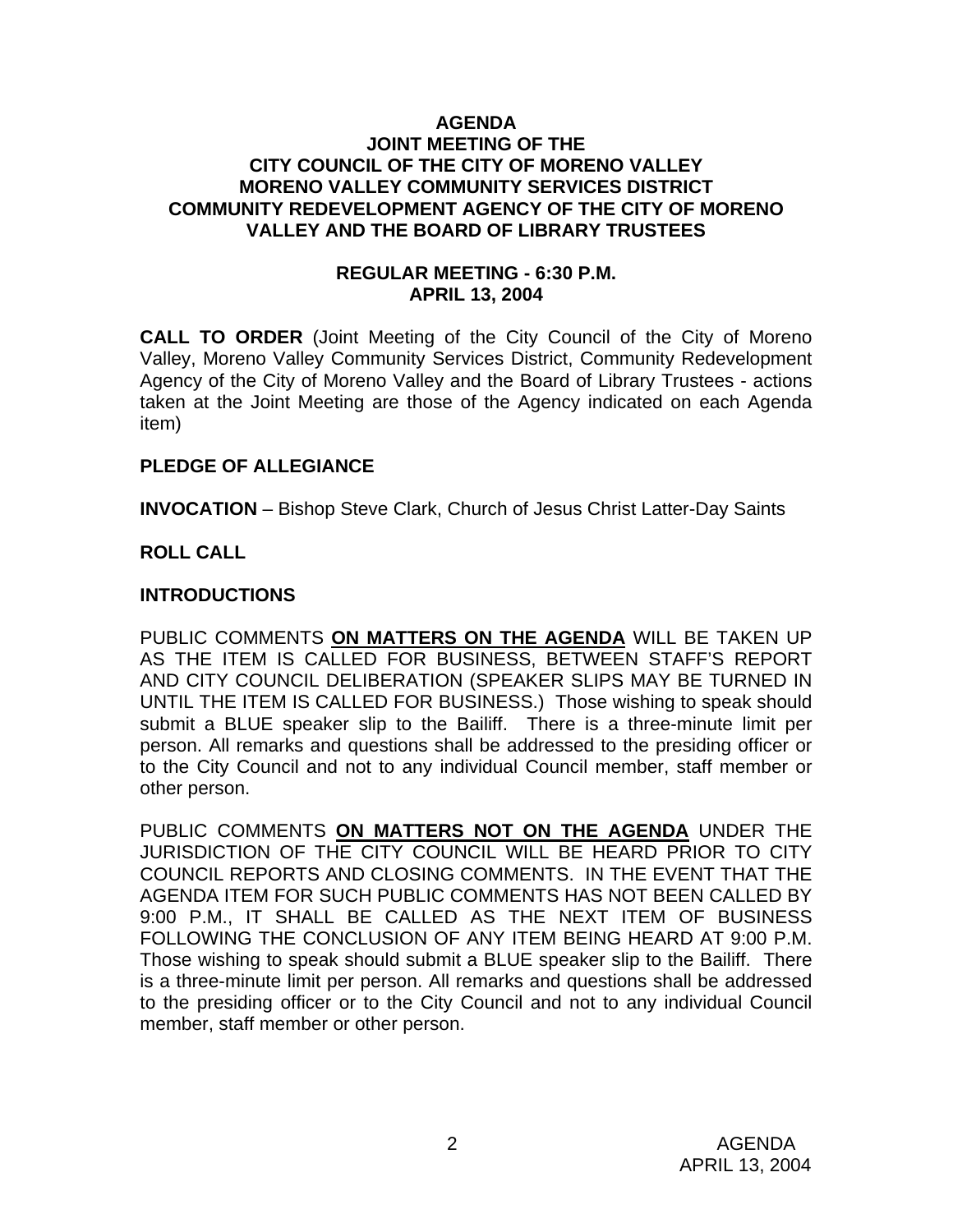### **JOINT CONSENT CALENDARS (SECTIONS A-D) OF THE CITY COUNCIL OF THE CITY OF MORENO VALLEY, MORENO VALLEY COMMUNITY SERVICES DISTRICT, COMMUNITY REDEVELOPMENT AGENCY OF THE CITY OF MORENO VALLEY, AND THE BOARD OF LIBRARY TRUSTEES**

All items listed under the Consent Calendars, Sections A, B, C, and D are considered to be routine and non-controversial, and may be enacted by one motion unless a member of the Council, Community Services District, Redevelopment Agency or the Board of Library Trustees requests that an item be removed for separate action. The motion to adopt the Consent Calendars is deemed to be a separate motion by each Agency and shall be so recorded by the City Clerk. Items withdrawn for report/discussion will be heard after public hearing items.

## **A. CONSENT CALENDAR** - **CITY COUNCIL**

- A1. ORDINANCES FIRST READING BY TITLE ONLY Recommendation: Waive reading of all Ordinance Introductions and read by title only.
- A2. APPROVAL OF THE 2004/05 FISCAL YEAR STORM WATER PROTECTION PROGRAM BUDGET FOR COUNTY SERVICE AREA (CSA) 152 (Report of: Public Works Department) Recommendation: Approve the County Service Area (CSA) 152 Budget for FY 2004/2005 in the amount of \$436,060; and authorize the levy of CSA 152 Assessment at \$8.15 per Benefit Assessment Unit (BAU) for FY 2004/2005.
- A3. NOTICE OF COMPLETION AND ACCEPTANCE OF THE FISCAL YEAR 2002/2003 BICYCLE TRANSPORTATION ACCOUNT (BTA), CLASS II & III BIKEWAYS PROJECT, PROJECT NO. 03- 12565320 (Report of: Public Works Department) Recommendation: Ratify Contract Change Order Nos. 1 and 2 (Final); accept the work as complete for the Fiscal Year 2002/2003 BTA, Class II & III Bikeways by C-18, Inc., P.O. Box 3360, Beaumont, California 92223; direct the City Clerk to record the Notice of Completion within ten (10) days, at the office of the County Recorder of Riverside County, as required by Section 3093 of the California Civil Code; authorize the Director of Finance to release the retention to C-18, Inc., thirty-five (35) calendar days after the date of recordation of the Notice of Completion, if no claims are filed against the project; and accept the improvements into the City's maintained road system.
- A4. AMENDMENT TO AGREEMENT FOR PROFESSIONAL CONSULTANT SERVICES FOR THE DAY STREET REHABILITATION FROM ALESSANDRO BOULEVARD TO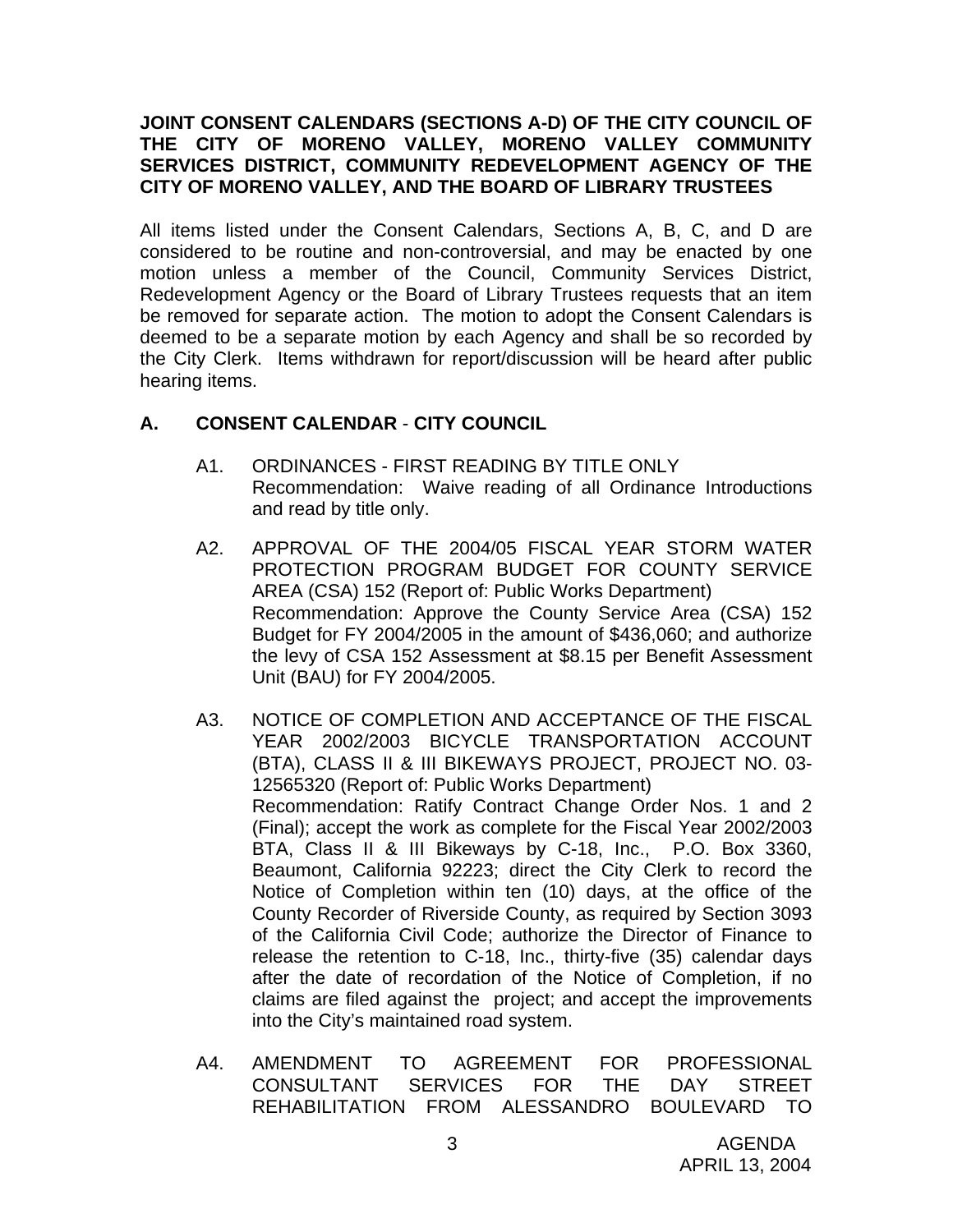COTTONWOOD AVENUE (PROJECT NO. 02-89266920), AND STORM DRAIN LINE GG FROM OLD I-215 FRONTAGE ROAD TO DAY STREET (PROJECT NO. 02-89280022) (Report of: Public Works Department)

 Recommendation: Approve the Amendment to Agreement for Professional Consultant Services with AEI • CASC Engineering, 937 South Via Lata, Suite 500, Colton, California 92324 to provide preliminary engineering services for street and storm drain improvements; authorize the Mayor to execute the Amendment to Agreement for Professional Consultant Services with AEI . CASC Engineering; and authorize an increase in the Purchase Order to AEI • CASC Engineering, in the not-to-exceed amount of \$12,206 for Account No. 892.66920 and \$2,300 for Account No. 892.80022, when the Amendment to Agreement has been signed by all parties.

A5. AMENDMENT TO AGREEMENT FOR PROFESSIONAL CONSULTANT SERVICES FOR THE TELECOMMUNICATIONS MASTER PLAN (TMP), PROJECT NO. 01-41268721 (Report of: Public Works Department)

 Recommendation: Approve the Amendment to Agreement for Professional Consultant Services with Auriga Corporation, 890 Hillview Court, Suite 130, Milpitas, California 95035 to provide Professional Consultant Services for the completion of the Telecommunications Master Plan (TMP); authorize the Mayor to execute the Amendment to Agreement for Professional Consultant Services with Auriga Corporation; authorize the Finance Director to appropriate and transfer \$8,980 from the General Fund unencumbered Capital Reserve to the TMP (Account No. 412.68721); and authorize an increase in the Purchase Order to Auriga Corporation, in the not-to-exceed amount of \$9,980 for Account No. 412.68721, when the Amendment to Agreement has been signed by all parties.

A6. FINAL MAP 29761 – REDUCE FAITHFUL PERFORMANCE BOND BY 90% AND ADOPT RESOLUTION NO. 2004-25, A RESOLUTION OF THE CITY COUNCIL OF THE CITY OF MORENO VALLEY AUTHORIZING ACCEPTANCE OF THE PUBLIC RIGHT-OF-WAY IMPROVEMENTS AS COMPLETE AND ACCEPTING MARINER WAY, BEACHCOMBER STREET, CORAL LANE, VIA PAVON, AND NAUTICAL CIRCLE INTO THE CITY MAINTAINED STREET SYSTEM - SUBDIVIDER – D. R. HORTON, INC. (Report of: Public Works Department) Recommendation: Approve a 90% reduction to the Faithful Performance Bond for Final Map 29761; authorize the City Engineer to reduce the Faithful Performance Bond by 90%; and adopt Resolution No. 2004-25 authorizing the acceptance of the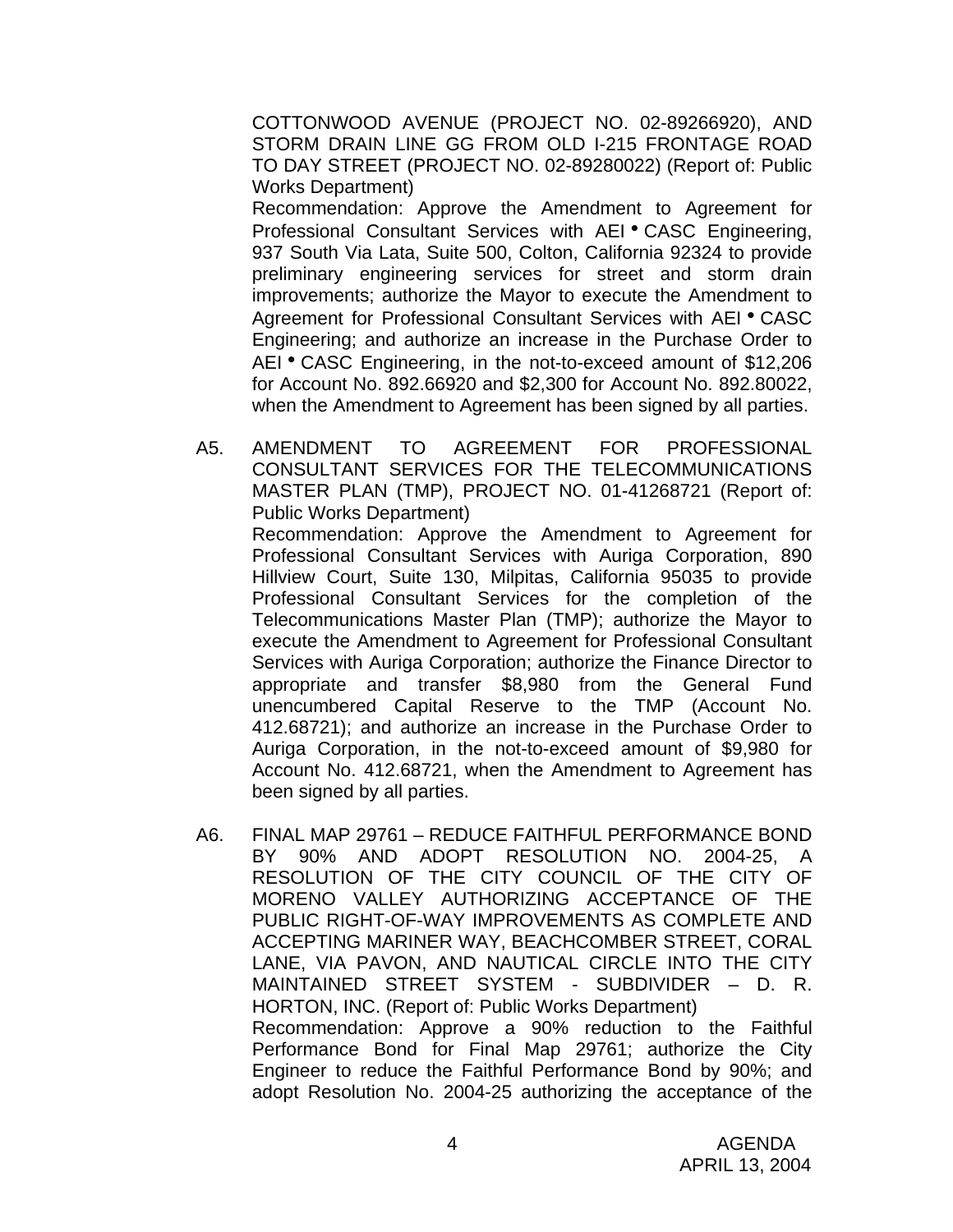public right-of-way improvements for Final Map 29761 as complete and accepting Mariner Way, Beachcomber Street, Coral Lane, Via Pavon, and Nautical Circle into the City Maintained Street System.

#### Resolution No. 2004-25

A Resolution of the City Council of the City of Moreno Valley, California, Authorizing the Acceptance of the Public Right-of-Way Improvements as Complete Within Tract 29761, and Accepting Mariner Way, Beachcomber Street, Coral Lane, Via Pavon, and Nautical Circle into the City Maintained Street System

A7. PALM DESERT DEVELOPMENT COMPANY (PDDC) HEACOCK COTTONWOOD III, LP (COTTONWOOD PLACE PHASE III) RESOLUTIONS FOR TAX CREDIT APPLICATION (Report of: Community and Economic Development Department) Recommendation: Adopt Resolution No. 2004-26, a Resolution of the City of Moreno Valley regarding assistance to the Cottonwood Place Phase III housing development proposed by Palm Desert Development Company.

### Resolution No. 2004-26

A Resolution of the City Council of the City of Moreno Valley, California, Supporting the Cottonwood Place Phase III Housing Development and Affirming its Intention to Provide Assistance to Heacock Cottonwood III, LP, a Subsidiary of the Palm Desert Development Company

- A8. APPROVAL OF PARCEL MAP 31438 LAWLESS ROAD, EAST OF PIGEON PASS ROAD - SUBDIVIDER - JAMES R. MAURER (Report of: Public Works Department) Recommendation: Approve Parcel Map 31438, authorize the City Clerk to sign the map and transmit said map to the County Recorder's Office for recordation.
- A9. 2003 ANNUAL REPORT ON THE PLANNING COMMISSION (Report of: Community and Economic Development Department) Recommendation: Receive and file the 2003 Annual Report of the Planning Commission and authorize transmittal to the California State Office of Planning and Research in accordance with Government Code Section 65040.5.
- A10. MARCH JOINT POWERS AUTHORITY RESOLUTION (Report of: City Manager) Recommendation: Adopt Resolution No. 2004-27 designating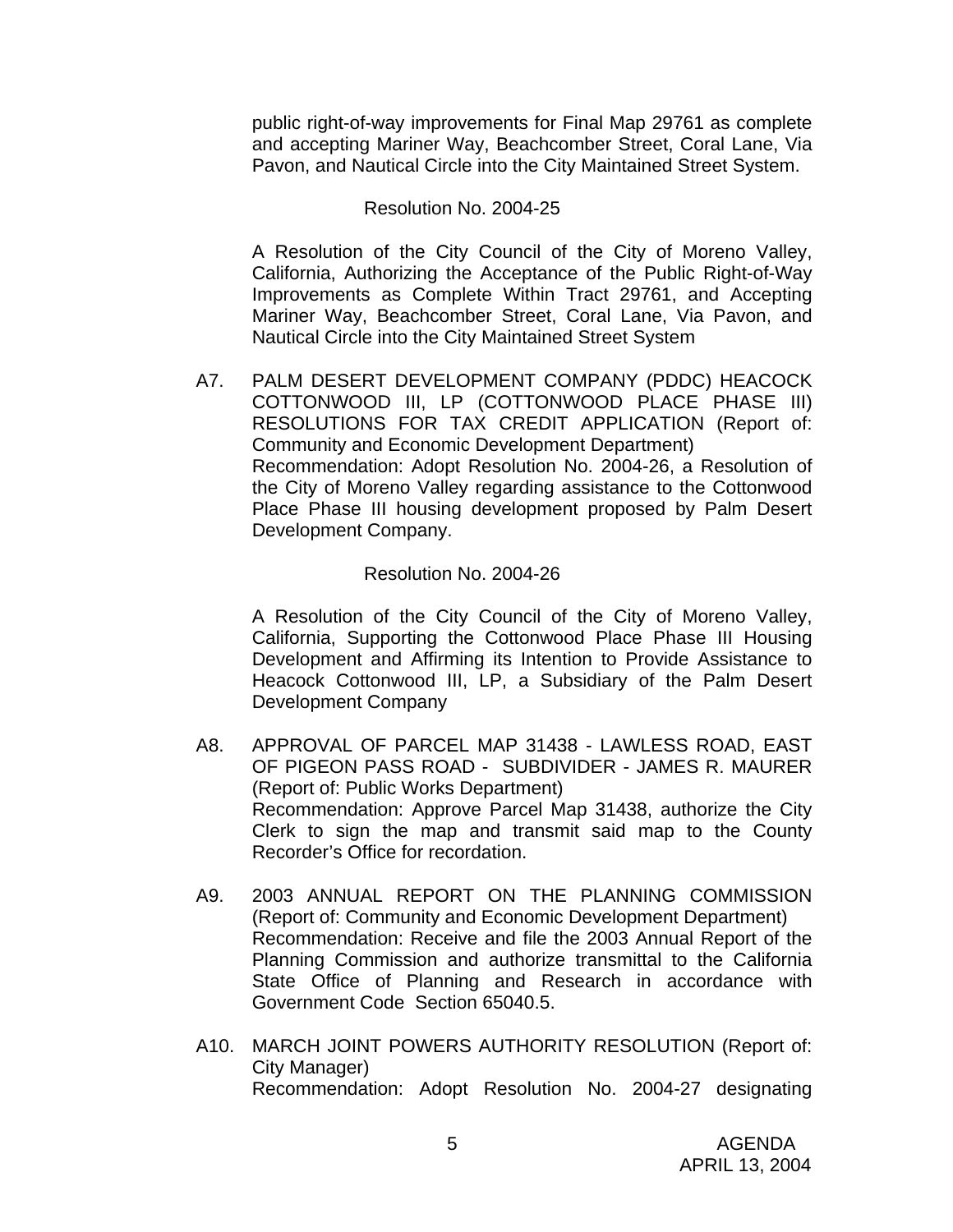March Joint Powers Authority (JPA) "single local base retention entity".

#### Resolution No. 2004-27

 A Resolution of the City Council of the City of Moreno Valley to Appoint the March Joint Powers Authority the Single Local Base Retention Entity for March Air Reserve Base

- A11. MINUTES REGULAR MEETING OF MARCH 23, 2004 (Report of: City Clerk) Recommendation: Approve as submitted.
- A12. ACCEPTANCE OF YOUTHBUILD GRANT OF \$400,000 FROM THE U.S. DEPARTMENT OF HOUSING AND URBAN DEVELOPMENT (Report of: Community and Economic Development Department) Recommendation: Accept the YouthBuild grant and authorize the City Manager to execute a contract with the U.S. Department of Housing and Urban Development (HUD) for \$400,000.
- A13. REQUEST FOR FUNDING FOR MJPA PARKS AND RECREATION FEASIBILITY STUDY (Report of: Parks and Recreation Department) Recommendation: Approve a request from the March Joint Powers Authority (MJPA) for Moreno Valley to participate in a Parks and Recreation Feasibility Study at a cost not to exceed \$10,000.
- A14. APPROVAL OF RESOLUTION NO. 2004-28, SUMMARY VACATION OF PORTIONS OF THE EQUESTRIAN TRAIL EASEMENT TO FINAL MAP 30232 - SOUTHEAST CORNER OF CACTUS AVENUE AND JOHN F. KENNEDY DRIVE. SUBDIVIDER - RYLAND HOMES OF CALIFORNIA, INC. (Report of: Public Works Department) Recommendation: Approve and adopt Resolution No. 2004-28, summarily vacating portions of the equestrian trail easement to Final Map 30232; and direct the City Clerk to certify said resolution and transmit a copy of the County Recorder's office for recording.

Resolution No. 2004-28

 A Resolution of the City Council of the City of Moreno Valley, California, Ordering the Summary Vacation of Portions of the Equestrian Trail Easement to Final Map 30232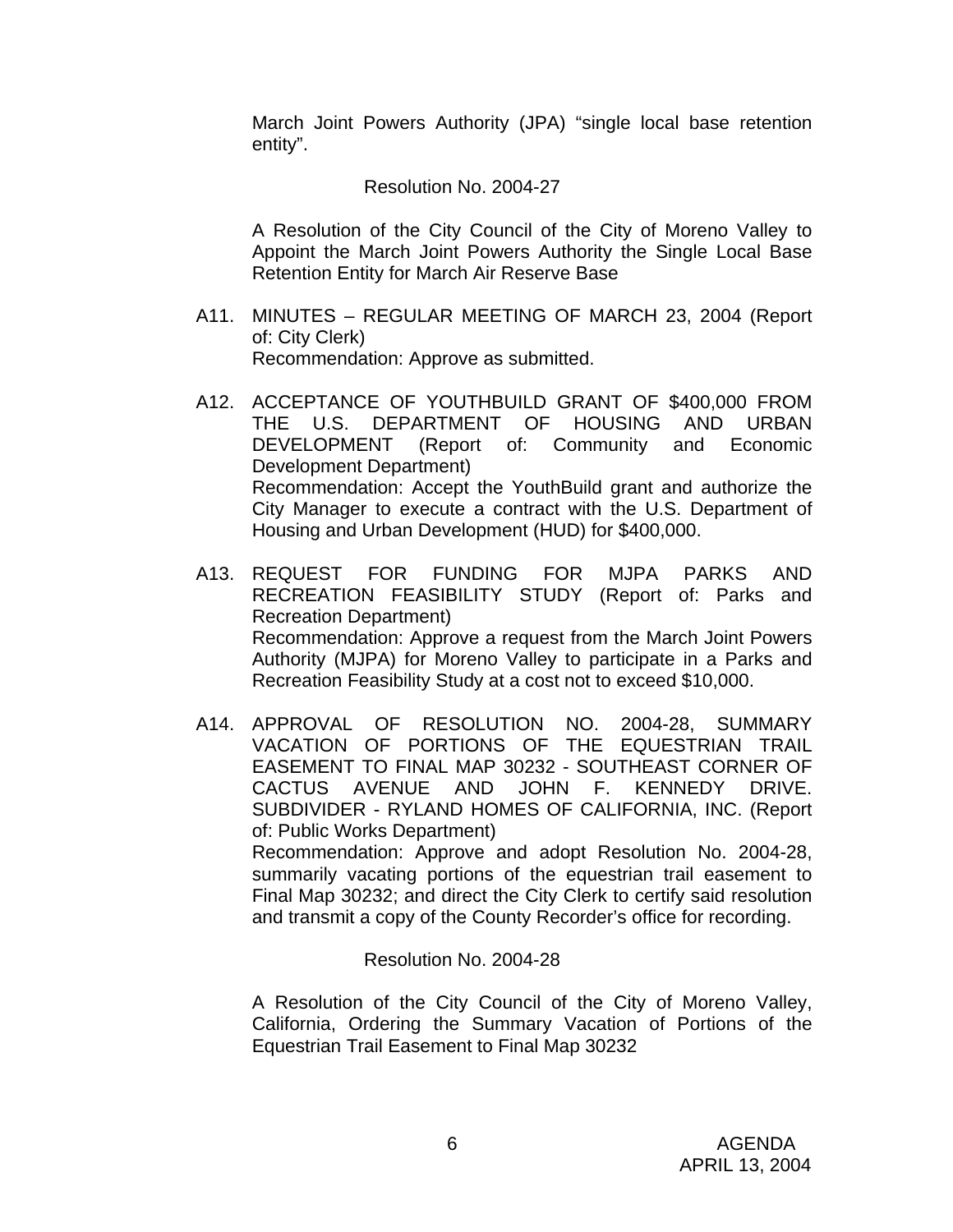A15. TRACT 29732-ACCEPT AGREEMENT AND BONDS FOR PUBLIC RIGHT-OF-WAY IMPROVEMENTS FOR UTILITY ELECTRICAL INFRASTRUCTURE. VIA DEL LAGO AT IRIS AVENUE AND MORENO BEACH DRIVE. SUBDIVIDER - U. S. HOME CORPORATION (Report of: Public Works Department) Recommendation: Accept the bonds and Agreement for Public Improvements for Utility Electrical Infrastructure for Tract 29732; authorize the Mayor to execute the agreement; and direct the City Clerk to forward the signed agreement to the County Recorder's office for recordation.

### **B. CONSENT CALENDAR** - **COMMUNITY SERVICES DISTRICT**

- B1. ORDINANCES FIRST READING BY TITLE ONLY Recommendation: Waive reading of all Ordinance Introductions and read by title only.
- B2. MINUTES REGULAR MEETING OF MARCH 23, 2004 (Report of: City Clerk) Recommendation: Approve as submitted.

# **C. CONSENT CALENDAR** - **COMMUNITY REDEVELOPMENT AGENCY**

- C1. ORDINANCES FIRST READING BY TITLE ONLY Recommendation: Waive reading of all Ordinance Introductions and read by title only.
- C2. MINUTES REGULAR MEETING OF MARCH 23, 2004 (Report of: City Clerk) Recommendation: Approve as submitted.
- C3. PALM DESERT DEVELOPMENT COMPANY (PDDC) HEACOCK COTTONWOOD III, LP (COTTONWOOD PLACE PHASE III) RESOLUTIONS FOR TAX CREDIT APPLICATION (Report of: Community and Economic Development Department) Recommendation: That the Redevelopment Agency Board adopt Resolution RDA 2004-01, a resolution of the Community Redevelopment Agency of the City of Moreno Valley regarding assistance to the Cottonwood Place Phase III housing development proposed by Palm Desert Development Company.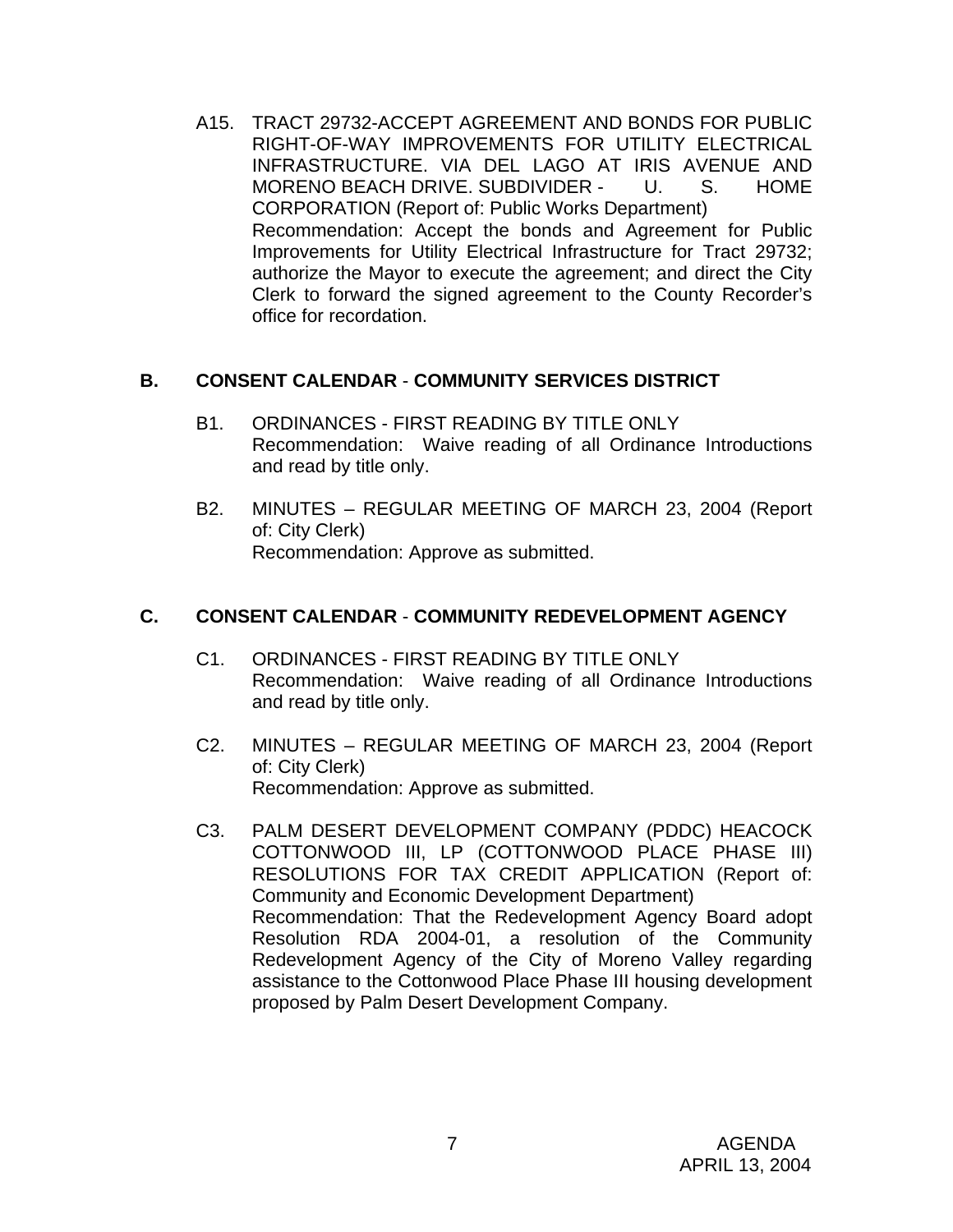### Resolution No. RDA 2004-01

 A Resolution of the Community Redevelopment Agency of the City of Moreno Valley Supporting the Cottonwood Place Phase III Housing Development and Affirming its Intention to Provide Assistance to Heacock Cottonwood III, LP, a Subsidiary of the Palm Desert Development Company

# **D. CONSENT CALENDAR** - **BOARD OF LIBRARY TRUSTEES**

- D1. ORDINANCES FIRST READING BY TITLE ONLY Recommendation: Waive reading of all Ordinance Introductions and read by title only.
- D2. MINUTES REGULAR MEETING OF MARCH 23, 2004 (Report of: City Clerk) Recommendation: Approve as submitted

# **E. PUBLIC HEARINGS**

Questions or comments from the public on a Public Hearing matter are limited to five minutes per individual and must pertain to the subject under consideration.

 Those wishing to speak should complete and submit a GOLDENROD speaker slip to the Bailiff.

### **F. ITEMS REMOVED FROM CONSENT CALENDARS FOR DISCUSSION OR SEPARATE ACTION**

# **G. REPORTS**

G1. PUBLIC MEETING TO CONSIDER PUBLIC COMMENTS REGARDING MAIL BALLOT PROCEEDINGS FOR TRACTS 19529 (SOUTH OF EUCALYPTUS AVENUE AND WEST OF GRAHAM STREET) AND 20072 (NORTH OF IRONWOOD AVENUE AND WEST OF MATHEWS ROAD) – COMMUNITY SERVICES DISTRICT ZONE D (PARKWAY LANDSCAPE MAINTENANCE) PROGRAM (Report of: Public Works Department) Recommendation: That the City Council, acting in their respective

capacities as President and Members of the Board of Directors of the Moreno Valley Community Services District (CSD), accept public comments regarding the mail ballot proceedings for the proposed increase in the Zone D annual charges for Tracts 19529 and 20072.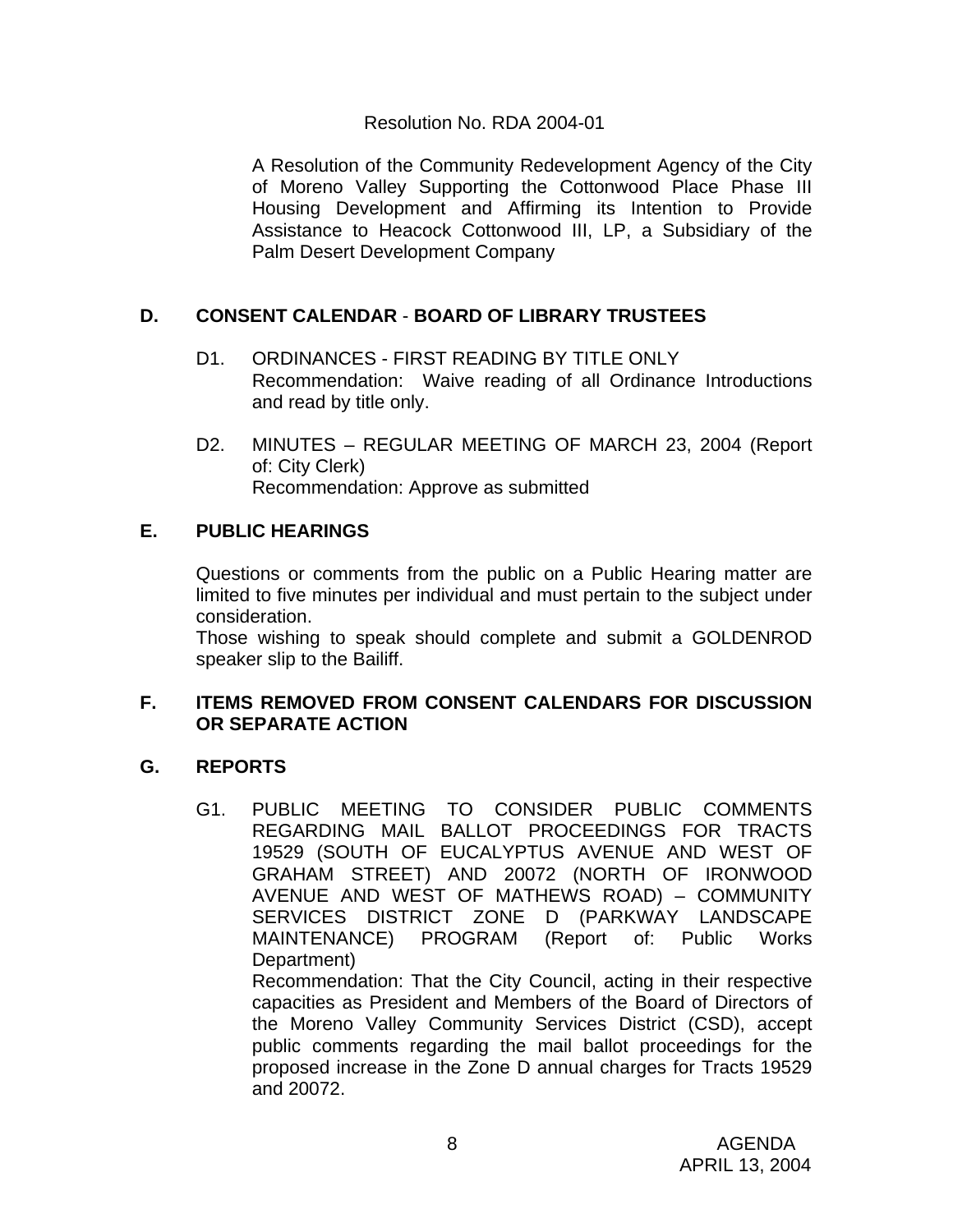- G2. INCREASED PENALTIES FOR UNAUTHORIZED PARKING IN SPACES DESIGNATED FOR DISABLED PERSONS (CONTINUED FROM 3/23/04) (Report of: Assistant City Manager) Recommendation: That the Council take no action on this enabling state legislation.
- G3. THE COMMUNITY REDEVELOPMENT AGENCY'S REQUIRED PAYMENT OF PROPERTY TAX REVENUE TO RIVERSIDE COUNTY'S EDUCATIONAL REVENUE AUGMENTATION FUND (ERAF) AND ORDINANCE TO AMEND THE REDEVELOPMENT PLAN (Report of: Community and Economic Development Department)

 Recommendation: That the Chairperson and Members of the Board of Directors of the Community Redevelopment Agency of the City of Moreno Valley take the following actions:

- 1. Appropriate \$320,239 from RDA fund 895 and approve payment to the County of Riverside for the Agency's required shift of property tax revenue to the State of California's Education Revenue Augmentation Fund (ERAF) for the 2003-2004 fiscal year; and
- 2. Introduce Ordinance No. RDA 06 to amend the Redevelopment Plan to extend the effectiveness of the Plan and extend the time limit to receive tax increment. (Roll call required).

Ordinance No. RDA 06

An Ordinance of the Community Redevelopment Agency of the City of Moreno Valley, California, Amending the Redevelopment Plan for the Moreno Valley Redevelopment Project Pursuant to Health and Safety Code Section 33333.2 (c)

- G4. LEGISLATIVE UPDATE (Report of: Assistant City Manager) Recommendation: That the City Council receive and file the report.
- G5. TRAFFIC ENFORCEMENT PRESENTATION (Report of: Police Department) – Power Point presentation only
- G6. CITY PURCHASE OF OUTSTANDING REDEVELOPMENT PROMISSORY NOTES (Report of: Community and Economic Development Department) – Material not available at time of printing – to be provided under separate cover.
- G7. CITY MANAGER'S REPORT (Informational Oral Presentation not for Council action)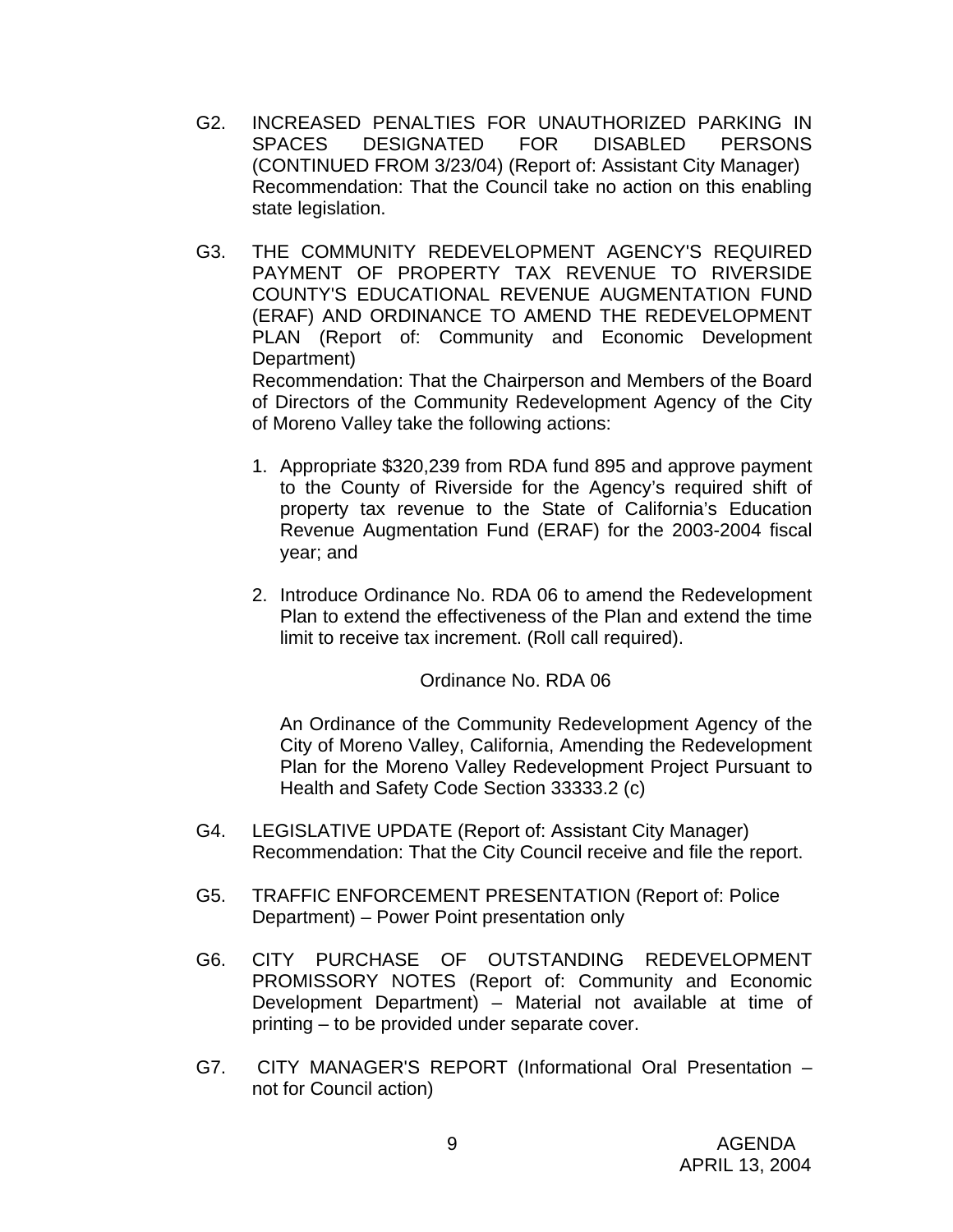# **H. LEGISLATIVE ACTIONS**

ORDINANCES - 1ST READING AND INTRODUCTION – NONE

ORDINANCES - 2ND READING AND ADOPTION

H1. ORDINANCE NO. 661, AN ORDINANCE OF THE CITY COUNCIL OF THE CITY OF MORENO VALLEY, CALIFORNIA, APPROVING PA03-0096, A ZONE CHANGE FOR ASSESSOR'S PARCEL NUMBERS 477-220-013, -014, AND –016 FROM OFFICE TO R5 FOR 17.29-NET ACRES LOCATED AT THE NORTHWEST CORNER OF ALESSANDRO BOULEVARD AND MORRISON STREET IN ORDER TO DEVELOP TENTATIVE TRACT MAP NO. 31213 (RECEIVED FIRST READING AND INTRODUCTION MARCH 23, 2004 ON A 5-0 VOTE) (Report of: Community and Economic Development Department) Recommendation: Adopt Ordinance No. 661.

Ordinance No. 661

An Ordinance of the City Council of the City of Moreno Valley, California, Approving PA03-0096, a Zone Change for Assessor's Parcel Numbers 477-220-013, -014, and –016 from Office to R5 for 17.29-Net Acres Located at the Northwest Corner of Alessandro Boulevard and Morrison Street in Order to Develop Tentative Tract Map No. 31213

 H2. ORDINANCE NO. 662, AN ORDINANCE OF THE CITY COUNCIL OF THE CITY OF MORENO VALLEY, CALIFORNIA, (PA03-0008), AMENDING THE OFFICIAL ZONING ATLAS OF SAID CITY, CHANGING THE ZONE ON A 28.67 ACRE PARCEL OF LAND, FROM COMMUNITY COMMERCIAL (CC) TO R-5 (RESIDENTIAL-5) LAND USE DISTRICT LOCATED ON THE NORTH SIDE OF CACTUS AVENUE, SOUTH OF BRODIAEA AVENUE, EAST OF OLIVER STREET AND WEST OF MORENO BEACH DRIVE (RECEIVED FIRST READING AND INTRODUCTION MARCH 23, 2004 ON A 4-1 VOTE, MAYOR WEST OPPOSING) (Report of: Community and Economic Development Department) Recommendation: Adopt Ordinance No. 662.

### Ordinance No. 662

 An Ordinance of the City Council of the City of Moreno Valley, California, (PA03-0008), Amending the Official Zoning Atlas of said City, Changing the Zone on a 28.67 Acre Parcel of Land, from Community Commercial (CC) to R-5 (Residential-5) Land Use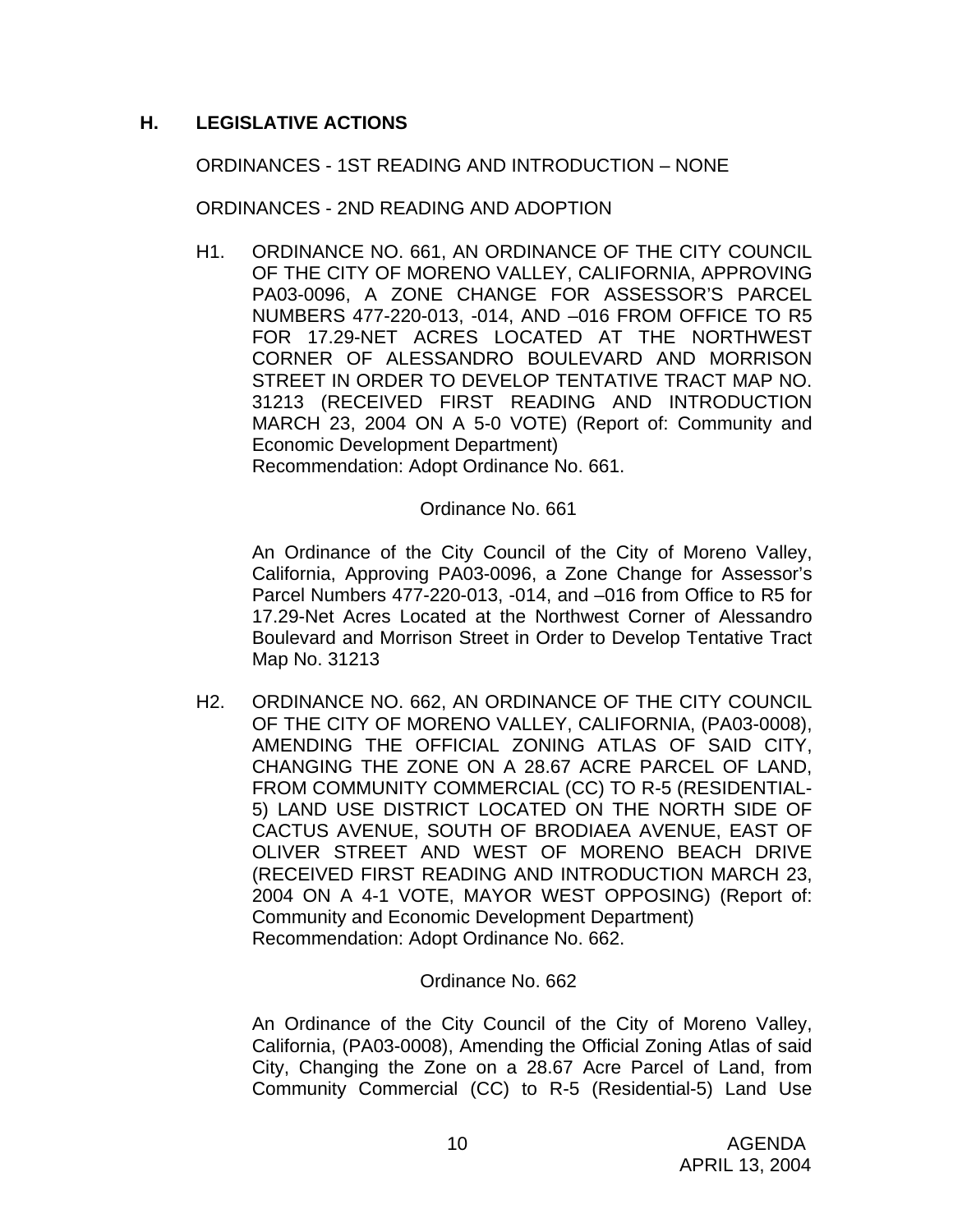District Located on the North Side of Cactus Avenue, South of Brodiaea Avenue, East of Oliver Street and West of Moreno Beach Drive

 H3. ORDINANCE NO. 663, AN ORDINANCE OF THE CITY COUNCIL OF THE CITY OF MORENO VALLEY, CALIFORNIA, APPROVING A ZONE CHANGE (PA03-0110), FROM NEIGHBORHOOD COMMERCIAL (NC) ZONING TO RESIDENTIAL 5 (R5) FOR 10 ACRES (8.7 NET ACRES) LOCATED AT THE NORTHWEST CORNER OF MORRISON STREET AND EUCALYPTUS AVENUE (RECEIVED FIRST READING AND INTRODUCTION MARCH 23, 2004 ON A 5-0 VOTE) (Report of: Community and Economic Development Department)

Recommendation: Adopt Ordinance No. 663.

### Ordinance No. 663

An Ordinance of the City Council of the City of Moreno Valley, California, Approving a Zone Change (PA03-0110), from Neighborhood Commercial (NC) Zoning to Residential 5 (R5) for 10 Acres (8.7 Net Acres) Located at the Northwest Corner of Morrison Street and Eucalyptus Avenue

 H4. ORDINANCE NO. 660, AN ORDINANCE OF THE CITY COUNCIL OF THE CITY OF MORENO VALLEY, CALIFORNIA, AMENDING SECTION 12.36.010 OF THE CITY OF MORENO VALLEY MUNICIPAL CODE RELATING TO THE DESIGNATION OF TRUCK ROUTES (RECEIVED FIRST READING AND INTRODUCTION MARCH 23, 2004 ON A 5-0 VOTE) (Report of: Public Works Department) Recommendation: Adopt Ordinance No. 660.

#### Ordinance No. 660

An Ordinance of the City Council of the City of Moreno Valley, California, Amending Section 12.36.010 of the City of Moreno Valley Municipal Code Relating to the Designation of Truck Routes

ORDINANCES - URGENCY ORDINANCES - NONE

RESOLUTIONS – NONE

PUBLIC COMMENTS **ON ANY SUBJECT NOT ON THE AGENDA** UNDER THE JURISDICTION OF THE CITY COUNCIL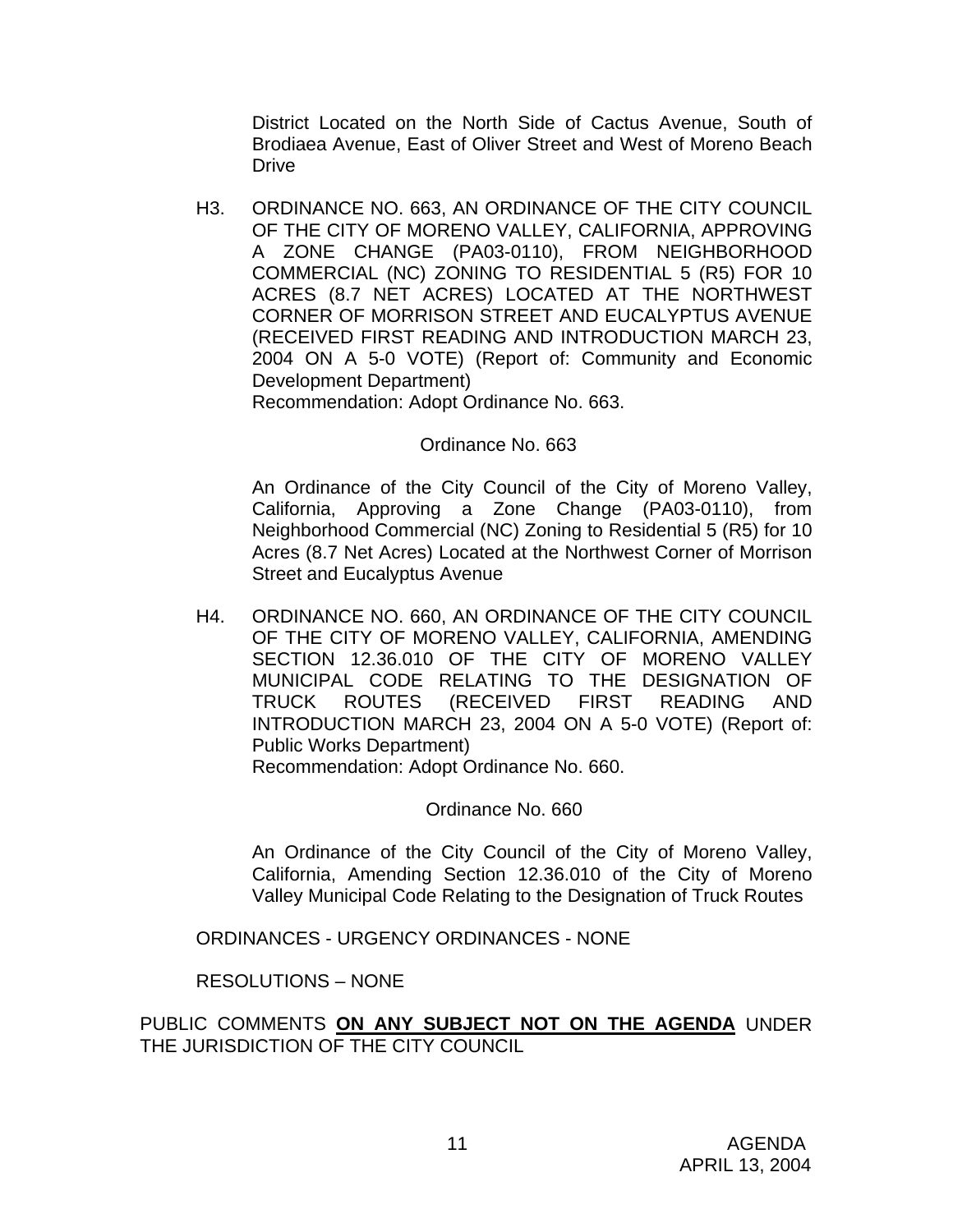Those wishing to speak should complete and submit a BLUE speaker slip to the Bailiff. There is a three-minute time limit per person. All remarks and questions shall be addressed to the presiding officer or to the City Council and not to any individual Council member, staff member or other person.

### **CLOSING COMMENTS AND/OR REPORTS OF THE CITY COUNCIL, COMMUNITY SERVICES DISTRICT, OR COMMUNITY REDEVELOPMENT AGENCY**